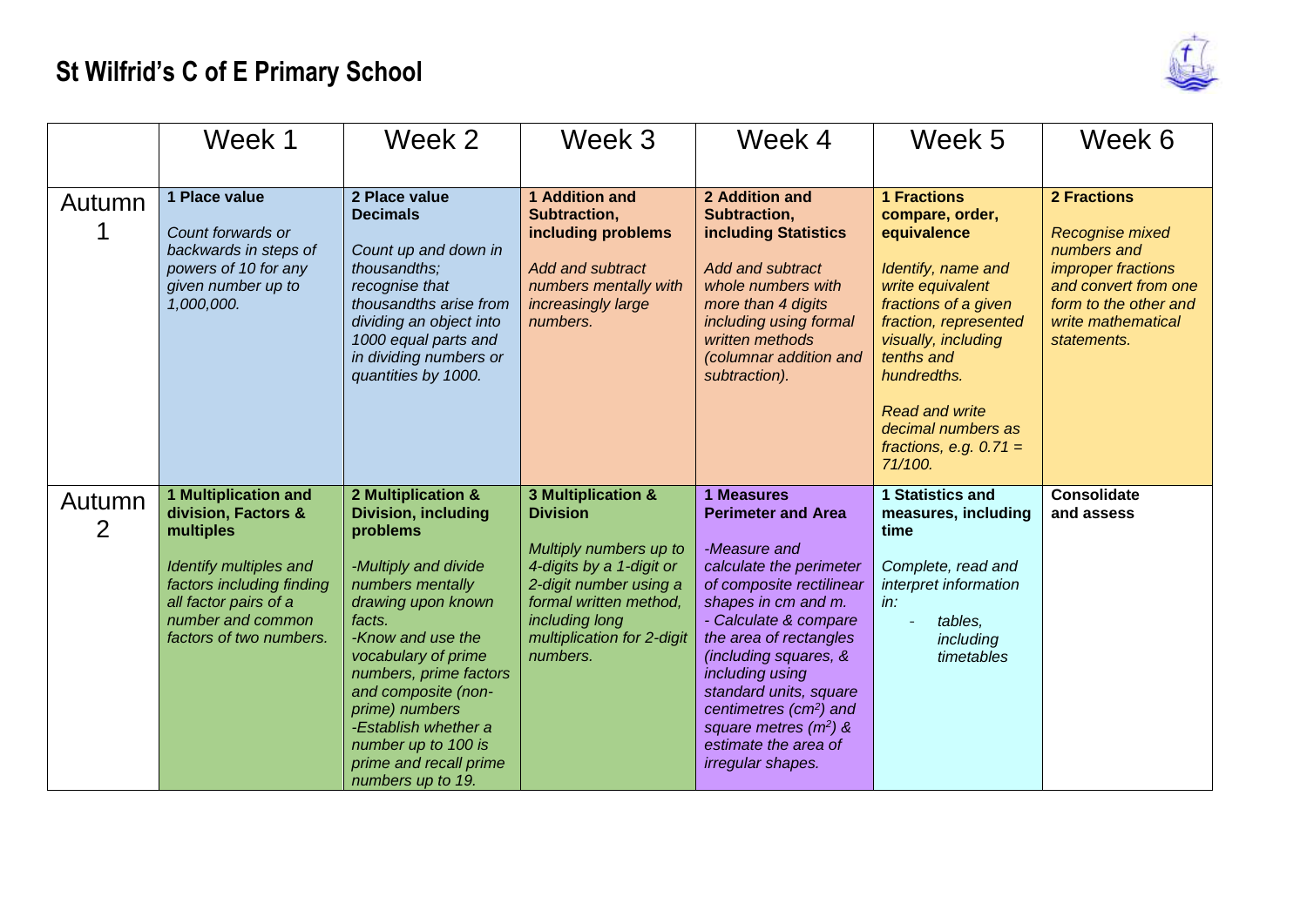## **St Wilfrid's C of E Primary School**



| Spring 1 | 3 Place value. Roman<br>numerals, and<br>negative numbers<br>- Interpret negative<br>numbers in context,<br>count forwards and<br>backwards with positive<br>and negative numbers<br>including through zero.<br>- Read Roman<br>numerals to 1000 and<br>recognise years written<br>in Roman numerals | <b>1 Geometry Angles</b><br>Know angles are<br>measured in degrees;<br>estimate & compare<br>acute, obtuse & reflex<br>angles.<br>Identify:<br>Angles at a<br>point on a<br>straight line &<br>$\frac{1}{2}$ a turn (total<br>$180^\circ$<br>Angles at a<br>point & one<br>whole turn<br>(total $360^\circ$ )<br>Other multiples<br>of $90^\circ$<br>Draw given angles &<br>measure them in | 2 Geometry<br><b>Reflection and</b><br><b>Translation</b><br>Identify, describe and<br>represent the position<br>of a shape following a<br>reflection or<br>translation, using the<br>appropriate language<br>and know that the<br>shape has not<br>changed | 2 Measures Area<br>Calculate & compare<br>the area of rectangles<br>(including squares)<br>including using<br>standard units, square<br>centimetres (cm <sup>2</sup> ) and<br>square metres $(m^2)$ &<br>estimate the area of<br>irregular shapes. | <b>4 Multiplication and</b><br><b>Division</b><br>Divide numbers up to<br>4-digits by a 1-digit<br>number using the<br>formal written method<br>of short division and<br>interpret remainders<br>appropriately for the<br>context.                                                          | <b>3 Fractions</b><br>Compare and order<br>fractions whose<br>denominators are all<br>multiples of the same<br>number. |
|----------|------------------------------------------------------------------------------------------------------------------------------------------------------------------------------------------------------------------------------------------------------------------------------------------------------|---------------------------------------------------------------------------------------------------------------------------------------------------------------------------------------------------------------------------------------------------------------------------------------------------------------------------------------------------------------------------------------------|-------------------------------------------------------------------------------------------------------------------------------------------------------------------------------------------------------------------------------------------------------------|----------------------------------------------------------------------------------------------------------------------------------------------------------------------------------------------------------------------------------------------------|---------------------------------------------------------------------------------------------------------------------------------------------------------------------------------------------------------------------------------------------------------------------------------------------|------------------------------------------------------------------------------------------------------------------------|
| Spring 2 | 3 Addition and<br>subtraction, including<br>problems<br>Use rounding to check<br>answers to calculations<br>and determine, in the<br>context of a problem,<br>levels of accuracy.                                                                                                                    | degrees<br>5 Multiplication &<br><b>Division</b><br>Multiply and divide<br>whole numbers and<br>those involving<br>decimals by 10, 100<br>and 1000.                                                                                                                                                                                                                                         | 3 Geometry<br><b>Distinguish between</b><br>regular and irregular<br>polygons based on<br>reasoning about equal<br>sides and angles                                                                                                                         | 4 Geometry<br>2D and 3D shape<br>-Identify 3D shapes,<br>including cubes and<br>other cuboids, from 2D<br>representations<br>- Use the properties of<br>rectangles to deduce<br>related facts & find<br>missing lengths &<br>angles.               | 3 Measures,<br>including area and<br>volume<br>- Estimate volume<br>(e.g. using 1 $cm3$<br>blocks to build cubes,<br>including cuboids) &<br>capacity (e.g. using<br>water).<br>- Convert between<br>different units of<br>metric measure (e.g.<br>km/m; cm/m; cm/mm;<br>$g/kg$ ; $l/ml$ ). | <b>Consolidate</b><br>and assess                                                                                       |